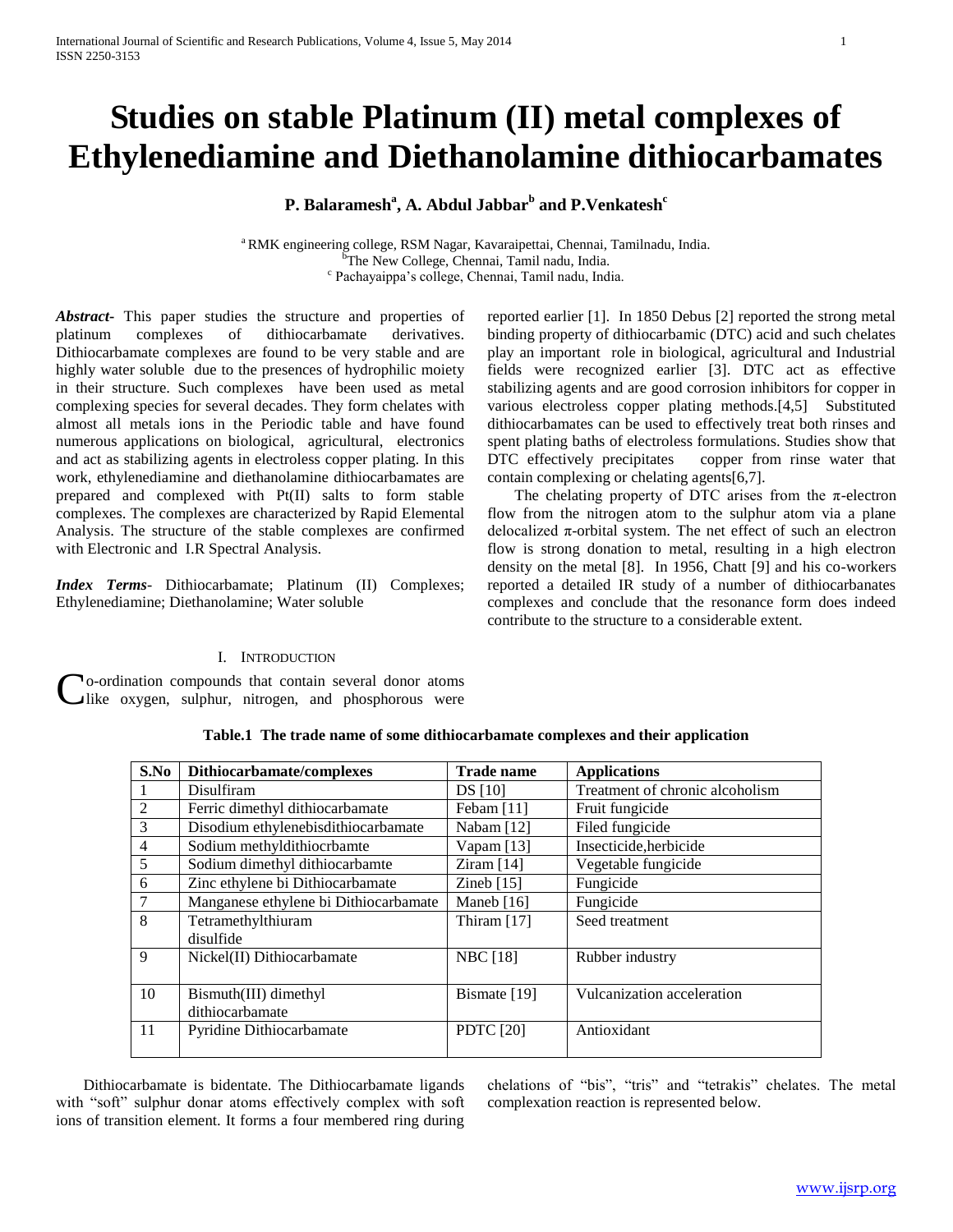$Mn^+$ n  $(dtc)^{\dagger} \rightarrow [M(dtc)_n]$ (1)

In the above scheme, M (dtc)  $<sub>n</sub>$  represents the metal complex</sub> of Dithiocarbamate in which the charge of metal ion is represented by "n". The chelate ring system becomes more stable, owing to the resonance implicated in the  $-NCS<sub>2</sub>$  of the ligand. The back donation from the metal having low energy "t" orbital to donor atoms stabilizes the chelate ring.

 A partial double bond character between carbon and nitrogen is identified and this is attributed to the flow of electrons from the alkyl groups to nitrogen and then to the donor center via carbon by inductive effect (+I effect) and conjugation effect. Dithiocarbamate readily reacts with transition metals to form complexes and are colored in nature.

## II. EXPERIMENTAL

#### *2.1 Equipments*

 The molecular weights, of the complexes synthesized were determined using the Beckmann freezing point apparatus. The molecular formula of the complexes were ascertained using elemental analysis and molecular weights. HARAEUS-CHN-O-RAPID ANALYSER (West Germany) was used for the estimation of carbon, hydrogen, sulphur and nitrogen contents present in the complexes. Electronic spectra data were obtained with (HITACHI 210 MODEL) using a regular quarts cuvette 10mm path length. Infrared spectra were recorded on a HITACHI 210 MODEL 200-4000cm-1 using KB, pellet.

 The following chemicals were used to prepare the ligand and complexes:

## *2.2 Reagents*

- (i) Ethylenediamine (Qualigens)
- (ii) Diethanolamine (Qualigens)
- (iii) Ammonia solution (Fisher)
- (iv) Carbon- disulphide (S.D. Fine Chem. Ltd)
- (v) Absolute ethanol (Reid-de-Ham)
- (vi) Dry ether (Qualigens)
- (vii) Platinum (II) chloride (S.D. Fine Chem. Ltd)

## *2.3 Preparation of stock solutions*

 The 0.1 m stock solutions, Platinum (II) chloride were prepared by dissolving the required quantities of metal salts in  $H_2O:H_2SO$  (25:75).

### *2.4 Preparation of Ehtylenediamine Dithiocarbamate*

 M.M. Jones et al [21], reported the synthesis of Ethylenediamine Dithiocarbamate in 1979. 45 ml of concentrated aqueous ammonia (28%) 20ml of Ethylene diamine (0.33 mole) and 42 ml of absolute ethanol were added to a beaker equipped with a magnetic stirrier .A mixture of 81 ml of carbon disulphide dissolved in 45 ml ethanol was added in drop wise to the reaction mixture with constant stirring such that the temperature did not rise above 48°C, while adding the mixture. The clear yellow reaction mixtures become turbid upon addition of about 23 ml of a mixture containing carbon disulphide and ethanol solution. The off white precipitate settled shortly after the addition was complete and the reaction mixture was treated with 150 ml of anhydrous ether and stirred for 1.5 hrs. The beaker was covered with a film and allowed to stand overnight. The crystal formed were collected on a filter paper and allowed to air dry.

## *2.5 Preparation of dietanolamine dithiocarbamate*

 Diethanolamine (0.81 moles) 78 ml and 200 ml of concentrated (28%) aqueous ammonia were added to a 500ml beaker equiped with a magnetic stirrer and thermometer. The reaction mixture was cooled in an ice bath to below 10°C then, 60 ml of ethanol containing 60 ml  $(0.99)$  moles of  $CS_2$  were added drop wise to the reaction mixture at such a rate that the temperature did not rise above 18°C. After the addition was complete the solution was stirred for 30 minutes and a yellowish precipitate formed. Then 100 ml of ethanol was added and stirred for additional 10 minutes. The precipitate was filtered washed with ether and dried in air. The yellow colour disappeared on drying.

## *2.6 Preparation of Pt (II) ethylenediamine dithiocarbamate*

 Pt (II) ethylenediamine dithiocarbamate (edadtc) was prepared by mixing an aqueous solution of platinum (II) chloride and EDADTC in the ratio of 1:2. EDADTC was added drop wise to the metal solution with constant stirring under hot conditions. The yield was found to be significant at pH 2.5. The reaction resulted in the formation of a yellow colored precipitate. This was filtered and dried.

## *2.7 Preparation of Pt (II) diethanolamine dithiocarbamate*

 Pt (II) diethanolamine dithiocarbamate (deadtc) chelate was prepared by mixing an aqueous solution of platinum (II) chloride and DEADTC in a ratio of 1:2. Pt (II) chloride was added drop wise to the DEADTC solution with hot and stirring. The pH of the above reaction was maintained at 2.5 since the yield was found to be better at this pH. The reaction resulted in the formation of a brown precipitate, which was filtered and dried.

#### III. RESULTS AND DISCUSSION

#### *3.1 Physico-Chemical analysis*

 The ethylenediamine complex of Pt(II) was found to be green, but this Pt(II) complex of diethanolamine was brown. Both complexes were found to be soluble in water. The hydrophilic moieties in these complexes are responsible for their water solubility. In water, the conductance of  $10^{-3}$ m solution of all the complexes prepared in deionised water was found to be < 10 m ohm<sup>-1</sup>. This shows that the complexes are covalent in nature [22]. These complexes decomposed on heating and a sharp melting was observed. Decomposition led to the formation of products such as thiocyanate, sulphides and non-stoichiometric sulphides of various compositions as reported earlier [23]. The elemental analysis of these complexes shows that the percentage composition of carbon, hydrogen, nitrogen, oxygen and sulphur corroborates with the theoretical value. The following results prove that the EDADTC and DEADTC complexes of platinum are bichelates.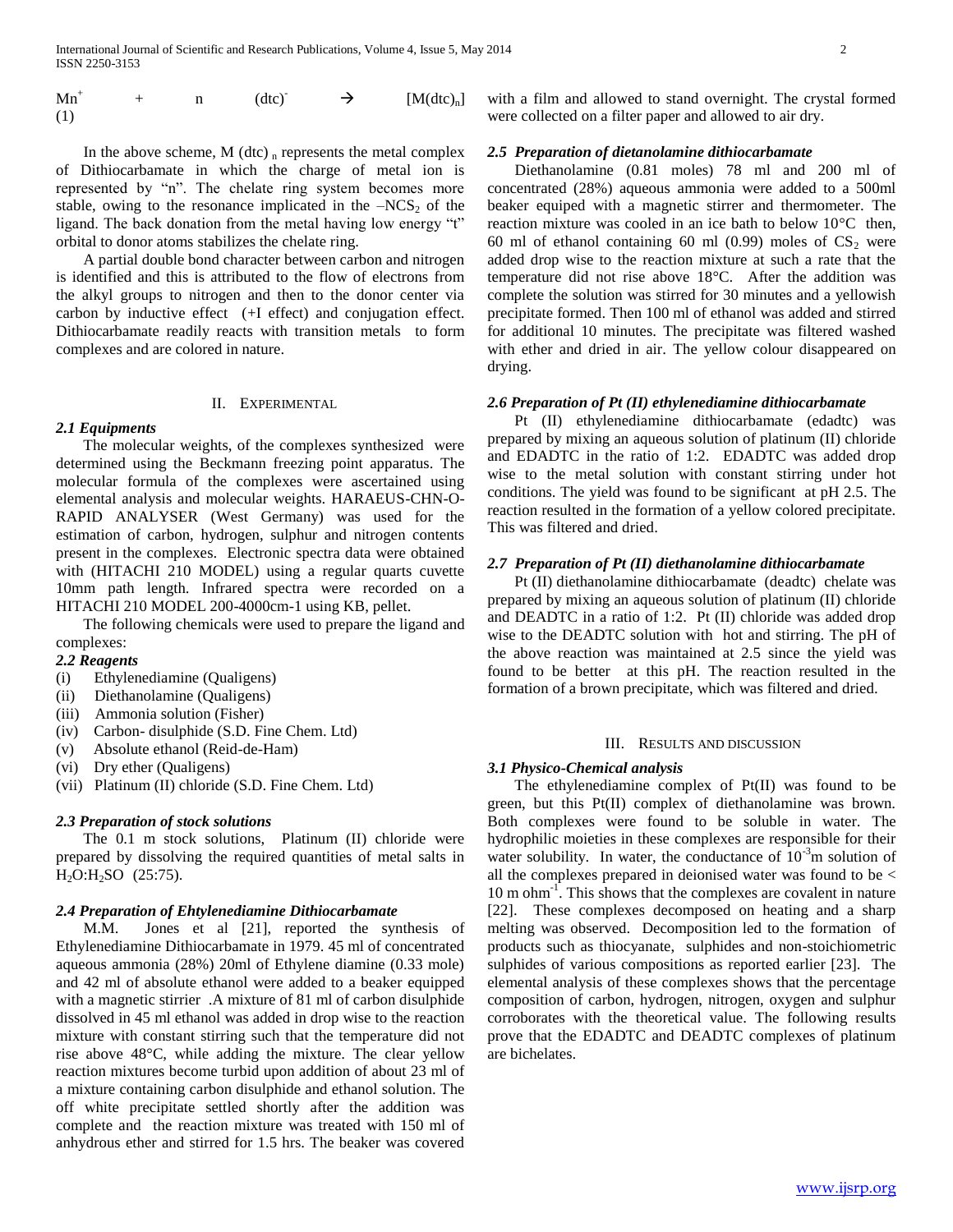| Table.2 Colour, solubility and melting point of the ethylenediamine and diethanolamine dithiocarbamates complexes of |
|----------------------------------------------------------------------------------------------------------------------|
| platinum (II).                                                                                                       |

| S.No | Complexes             | Colour       | Solubility | Melting point $(^{\circ}C)$ |
|------|-----------------------|--------------|------------|-----------------------------|
|      | $[Pt(II)-(edadtc)2]$  | Yellow       | Water      | 84-267                      |
|      |                       |              |            | Melts with decomposition    |
|      | $[Pt(II)-(deadtc)_2]$ | <b>Brown</b> | Water      | 85-359                      |
|      |                       |              |            | Mels with decomposition     |

**Table.3 Elemental analysis, molecular weight and molecular formulae of the complexes in comparison with the ligands.**

| S.No           | Ligands/               | Carbon   | Hydrogen | Nitrogen | Sulphur  | Oxygen                   | Metal    | Molecular | Molecular         |
|----------------|------------------------|----------|----------|----------|----------|--------------------------|----------|-----------|-------------------|
|                | Complex                | $\%$     | $\%$     | $\%$     | $\%$     | $\%$                     | $\%$     | weight    | formula           |
|                | <b>EDADTC</b>          | $26.42*$ | $5.86*$  | $20.50*$ | 46.96*   | $\overline{\phantom{0}}$ |          | 124.11*   | $C_3H_8N_2S_2$    |
|                |                        | (26.45)  | (5.92)   | (20.56)  | (47.07)  |                          |          | (136.24)  |                   |
| 2              | <b>DEADTC</b>          | 32.90*   | $7.71*$  | 14.36*   | 34.98*   | $6.26*$                  |          | 178.52*   | $C_5H_{14}N_2$    |
|                |                        | (32.94)  | (7.71)   | (15.38)  | (35.21)  | (8.73)                   |          | (182.16)  | $S_2O$            |
|                |                        |          |          |          |          |                          |          |           |                   |
| 3              | Pt(II)                 | 15.38*   | $3.4*$   | $10.76*$ | $25.72*$ |                          | $40.82*$ | $464.66*$ | $C_6H_{16}N_4$    |
|                | $edadtc)2$ ]           | (15.40)  | (3.45)   | (11.98)  | (27.43)  |                          | (41.72)  | (467.56)  | $S_4Pt$           |
| $\overline{4}$ | Pt(II)                 | $20.80*$ | $5.02*$  | $9.92*$  | $20.36*$ | $40.92*$                 | $33.23*$ | 553.08*   | $C_{10}H_{28}N_4$ |
|                | $deadtc)$ <sub>2</sub> | (21.45)  | (5.04)   | (10.01)  | (22.93)  | (5.68)                   | (34.87)  | (559.4)   | $S_4O_2Pt$        |

\*Average of six determinations. The values in the Parenthesis indicate theoretical percentage of the elements.

## **3.2 Spectral analysis**

## *3.2.1 Electronic spectral analysis*

# $(i)$   $[Pt^{(II)}(edadtc)]$

 The yellow coloured Pt (II) complex of ethylenediamine dithiocarbamate showed two peaks with  $\lambda$  max values at 240 nm  $2.0$ 

and 299 nm. The shift in  $\lambda_{\text{max}}$  observed for the two peaks towards the UV region may be attributed to the complex formation as reported earlier [24]. The peaks at 240 nm and 299 nm in the UV region correspond to  $\pi$ - $\pi$ <sup>\*</sup> transition of S-C-N and S-C-S chromophore respectively [25-27].



**Figure.1 Electrtonic Spectrum of Platinum (II) bisethylenediamine dithiocarbamate**

## $(iii)$   $[Pt^{(II)}(deadtc)_2]$

 The brown colored complex, Pt [(deatc) 2] showed two peaks with  $\lambda_{\text{max}}$  at 248 nm and 348 nm. These shift in  $\lambda_{\text{max}}$  values in the UV region correspond to the ligand moiety and may be due

to the effect of complex formation. The observed two peaks may be due to  $\pi$ - $\pi$ <sup>\*</sup> transition of S-C-N and S-C-S chromophore in the complexes.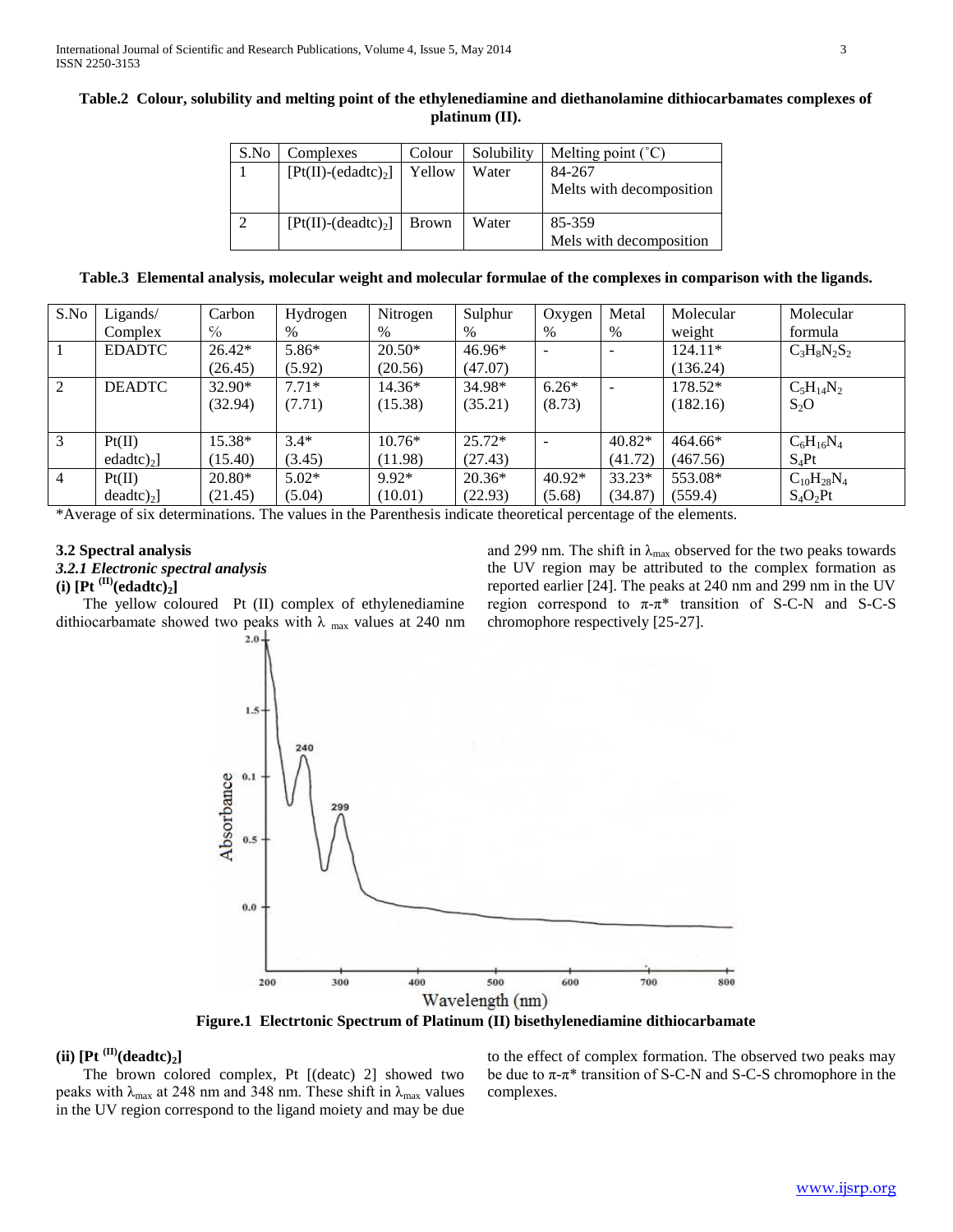

**Figure.2 Electrtonic Spectrum of Platinum (II) bisdiethanolamine dithiocarbamate**

## *3.2.2 IR Spectral analysis*   $(\mathbf{i})$   $[\mathbf{Pt}^{(\mathbf{II})}$   $(\mathbf{edadtc})_2]$

Thioureide [28] exhibit a band in between 1478.636 cm<sup>-1</sup> and  $1541.876$  cm<sup>-1</sup> which is due to the electron releasing tendency of nitrogen that leads to high electron density on sulphur atoms via the  $\pi$ -system. The strong band observed at 994.837 cm<sup>-1</sup> is due to the stretching vibration of c-s band. The stretching vibration of (C-S+ δ (S-C-S) are observed at 722.929  $\text{cm}^{-1}$  and 675.428  $\text{cm}^{-1}$ . A strong band at 11  $\text{cm}^{-1}$  indicates the formation of complex.

**Table.4 Characteristic IR Frequencies of [Pt (II) (edadtc)2] complex**

| S.No                    | οf<br>Frequency      | bared | Characteristic     | bared |
|-------------------------|----------------------|-------|--------------------|-------|
|                         | observed $(cm^{-1})$ |       | correspond to      |       |
|                         | 311                  |       | $\gamma$ (M-S)     |       |
|                         | 675.428,722.92       |       | $\delta$ (SCS) +CS |       |
| $\overline{\mathbf{3}}$ | 994.837              |       | $\gamma$ (C-S)     |       |
|                         | 1478.636,1541.876    |       | $v(C-N)$           |       |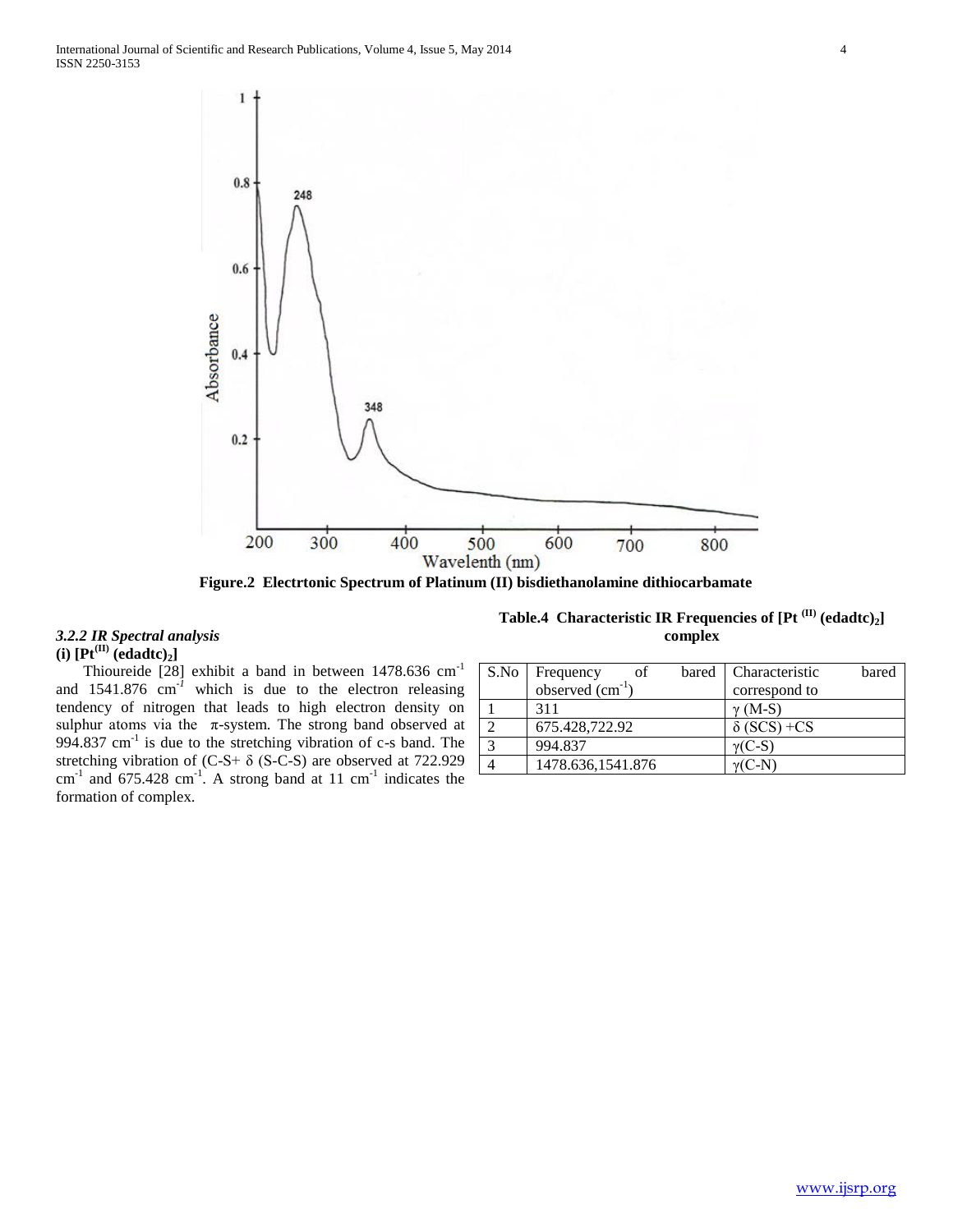

**Figure.3 IR Spectrum of Platinum (II) bisethylenediamine dithiocarbamate**

## **(ii) [Pt(II)(deadtc)2]**

 A partial double bond character between the carbon and nitrogen in thioureide is confirmed by the observation of a band in between  $1435.602 \text{cm}^{-1}$  and  $1514.711 \text{cm}^{-1}$ . Bands correspond to  $\delta$  C-S and (S-C-S) are observed at 710.51 cm<sup>-1</sup> and 790.12 cm<sup>-1</sup>  $<sup>1</sup>$  respectively. A strong band of metal-sulphur linkage is seen at</sup>  $382 \text{ cm}^{-1}$  and this confirms the formation of a complex.

| S.No         | Frequency<br>of      | bared   Characteristic | bared |
|--------------|----------------------|------------------------|-------|
|              | observed $(cm^{-1})$ | correspond to          |       |
|              | 382                  | $\gamma$ (M-S)         |       |
|              | 710.51,790.12        | $\delta$ (SCS) +CS     |       |
| $\mathbf{z}$ | 990.574              | $\gamma$ (C-S)         |       |
|              | 1435.602,1514.711    | $\gamma$ (C-N)         |       |

## **Table.5 Characteristic IR Frequencies of [Pt (II)(deadtc)2] complex**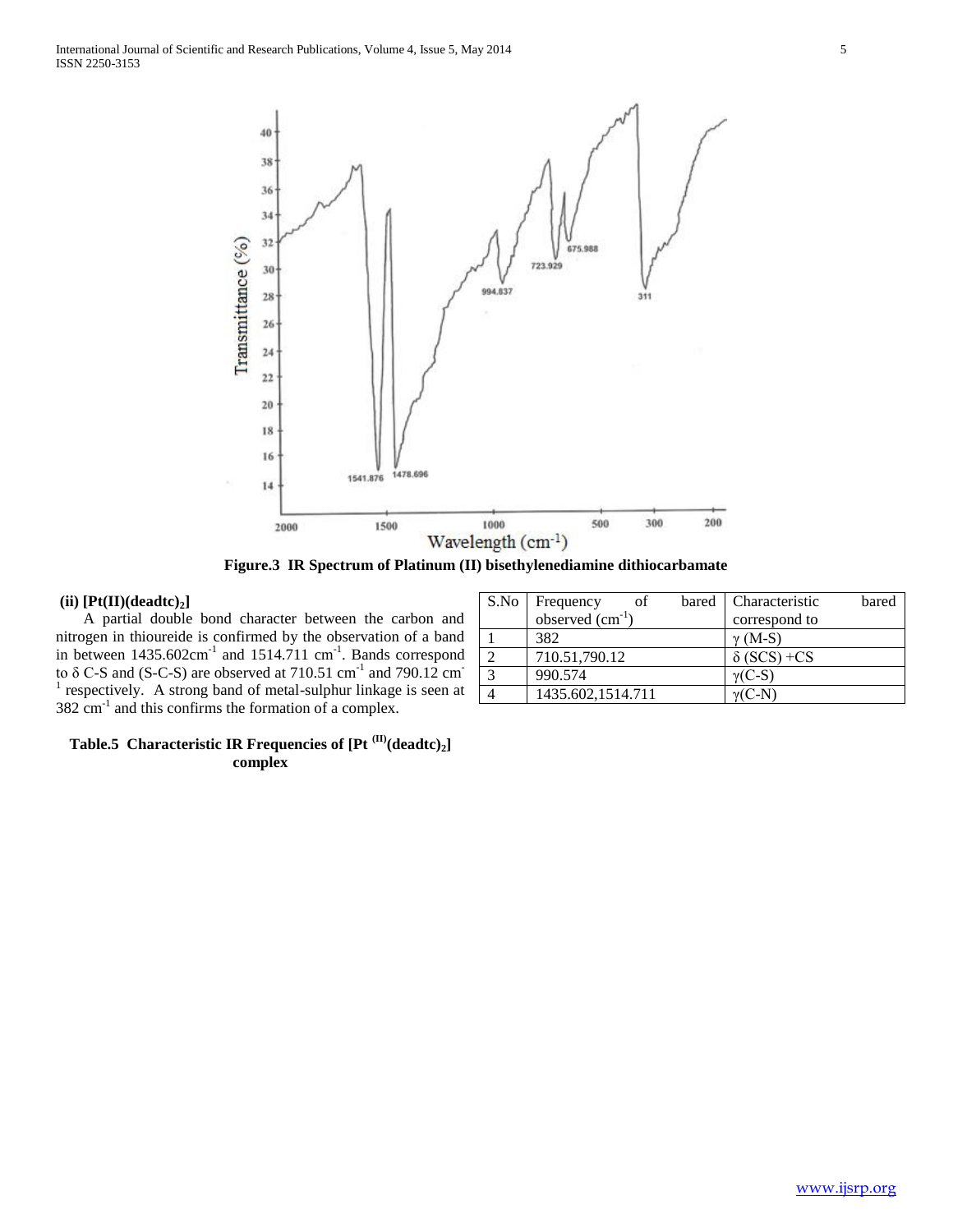

**Figure.4 IR Spectrum of Platinum (II) bisdiethanolamine dithiocarbamate**

**3.3 Structure of complexes** The structure of complexes of platinum (II) metal ion with ethylenediamine and diethanolamine dithiocarbamates are given below.





 $HO - H_2C - H_2C$  $CH_2-CH_2-OH$  $CH<sub>2</sub>-CH<sub>2</sub>-OH$  $HO - H_2C - H_2C$ **Figure.6 Structure of bis-diethanolamine dithiocarbamate complex of Platinum (II)**

## IV. CONCLUSIONS

The molecular formula of the  $[Pt^{(II)}(edadtc)_2]$  complex is  $C_6H_{16}N_4S_4Pt$ . It is yellow and the molecular weight of the complex has been found to be 467.56. The molecular formula of the  $[Pt^{(II)}$ (deadtc)<sub>2</sub>] complex is C<sub>10</sub>H<sub>28</sub>N4S<sub>4</sub>O<sub>2</sub>Pt . It is brown and the molecular weight of the complex has been found to be 559.4. The molecular weight determination and rapid elemental analysis supports the fact that the complexes are water soluble and are bichelates. The electronic spectral analysis and IR Spectral analysis supports the fact that both complexes are covalent and are very stable.

### **REFERENCES**

- [1] Day M.C. & J.S elbin "Theoritical Inorganic chemistry "second edition. (1969) 391
- [2] Debus H. "Uberdie verdisdungerden sulfo carbaurinisarue annichen "(Liebig's ) (1850) , 73, 26.
- [3] Burnsa R.P., M.C Colough F.P and Auliffe C.A."Advanced inorganic chemistry and radio chemistry" (1980), 23, 211-213.
- [4] Pearlstein. F, U.S Patent, (1965) , (3), 222, 195.
- [5] Vaskelis.A etal., Journal of Electroanalytical chemistry, (2007), 600, 6- 12.
- [6] Singh M.M, R.B.Rastogi etal., Indian journal of Chemical Technology, Vol-6, March (1999), 93-99.
- [7] Singh M.M, R.B.Rastogi etal., Indian journal of Chemical Technology, Vol-10, July (2003), 414-419.
- [8] Coucouvanis .D Inorganic chem., (1970), 11, 234.
- [9] Chaat.J. Duneanson.L.A and Venauji, L.M., Suem, Kemistill.B, (1956). 29.
- [10] Hald J and Jacobson E. Acta pharmacology. Toxicol, (1948), 4, 305